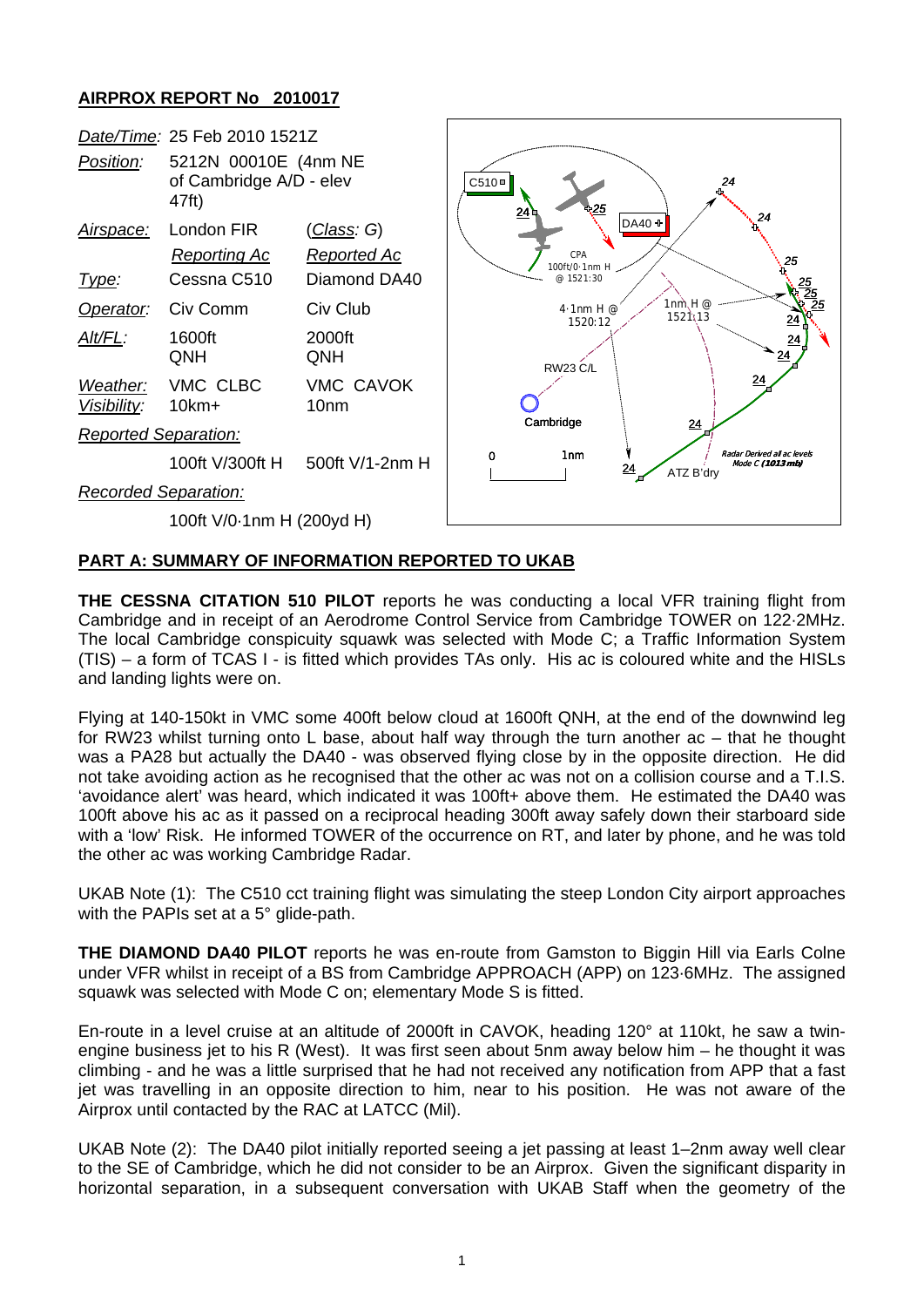encounter was described in detail, the DA40 pilot opined that he had not seen the C510 when it passed 0·1nm to starboard in a position some 4nm NE of Cambridge airport.

UKAB Note (3): Both the Cambridge Aerodrome Controller (ADC) and the Cambridge Approach Radar Controller (RADAR) completed brief reports; however, as the C510 crew had not mentioned it would be reported as an Airprox at the time, they were unable to recall any additional details.

**ATSI** reports that the controllers' memory of events was vague. This is reflected in both of their written reports completed at a later date. Their workload was reported as being moderate.

The Airprox occurred in Class G airspace 3·9nm NE of Cambridge Airport, which has an ATZ, bounded by a circle 2½nm radius centred on the mid-point of RW23 extending to a height of 2000ft aal. The standard cct direction for RW23 is left hand. The Cambridge RW23 instrument approaches conflict with the Lakenheath & Mildenhall CMATZ and co-ordination is required with Lakenheath for each instrument arrival.

The ADC was mentoring a trainee and ATC equipment includes VDF and an ATM. The ATM provides a primary radar picture without SSR and the standard configuration is a fixed range setting of 12nm, orientated S [the RW is to the S of the Control Tower], with the runway centreline extended to 10nm. Shown on the ATM are the Duxford and Fowlmere ATZs together with Newmarket Heath and Lakenheath/Mildenhall CMATZ.

The primary radar is situated on the aerodrome and was being affected by clutter in the north-eastern quadrant, due mainly to breakthrough of permanent echoes. Consequently instrument inbounds were in receipt of a 'Traffic Service with reduced information due poor radar performance'. The SSR is supplied from the Debden Radar head and provided the RADAR controller with a stable SSR picture. The clutter also affected the aerodrome ATM display.

The 1520 Cambridge METAR was: 14009KT 9999 FEW020 09/06 Q0985.

MATS Pt1, Section 1, Chapter 11, Page 10, Para 6.1.1- comments that

*Pilots flying in the vicinity of aerodromes, ATS routes, or navigational aids where it is known that a Procedural Service is provided, are strongly encouraged to attempt to establish RTF contact with the notified ATS provider.* 

MATS Pt1, Section 3, Chapter 1, Page 5, Para 8.2 states:

*A particular watch should be kept for situations where a VFR flight may approach the aerodrome in a sector in which other aircraft are letting down on an instrument approach aid, or where sequencing is in operation. D/F indications, where available, will assist in this respect. In these circumstances the pilot of the VFR flight should not be given clearance for a straight-in approach and should be advised to avoid the initial and final approach areas.* 

[UKAB Note (4): The higher cct altitude, combined with a late descent for the 5° approach resulted in the C510 extending downwind for a 4nm final thereby taking the jet outside the ATZ.]

At 1459 the C510 was given take-off clearance into a left hand cct to RW23 and during the cct detail the ac was squawking A6161. Three other ac were operating in the cct, with additional activity on the aerodrome.

The DA40 was en-route on a VFR flight from Gamston to Biggin Hill with a Cottesmore squawk of A3721 set when the pilot established contact with Cambridge RADAR at 1513:45, requesting a BS. At 1514:02, the DA40 pilot advised, "[C/S]..*D-A 40 1 P-O-B from Gamston to Biggin Hill via Earls Colne..1 thousand 6 hundred feet on 9-7-0 will remain clear of your zone but requesting a basic*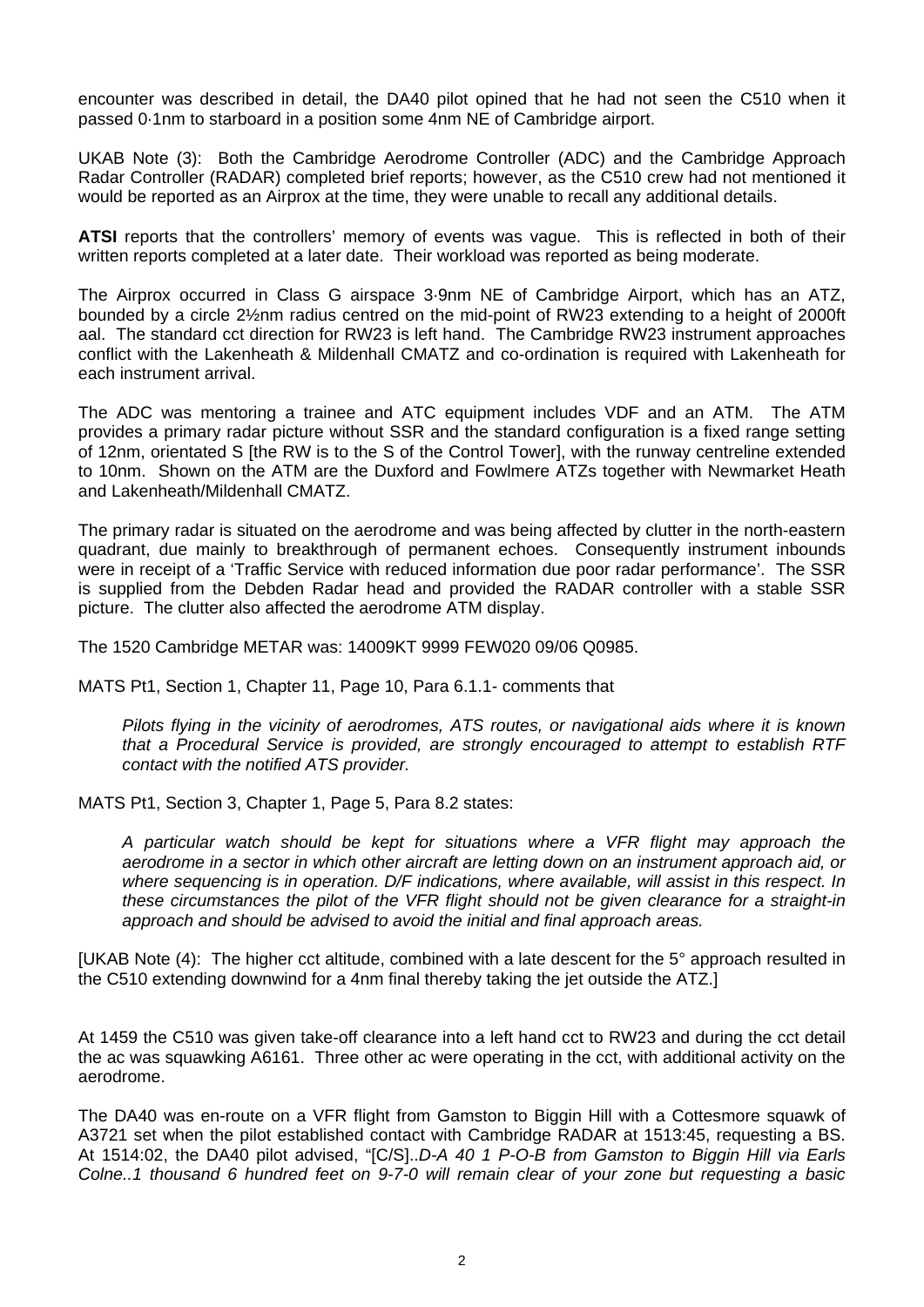*service for transit...".* Cambridge RADAR agreed to provide a BS, passed the Cambridge QNH (986mb) and requested the pilot select a squawk of A6174.

The Cambridge RADAR controller could not remember the precise events but recognised that the route followed by the DA40 would take it NE of the aerodrome. The controller does not recall there being any potential confliction with traffic on the ILS. There were 4 inbound ac expected and the RADAR Controller reported that due to the trainee Tower Controller, inbound flights were being provided with tactical vectors with appropriate speed control, allowing the Tower Controller sufficient time to integrate the C510 between the instrument arrivals.

The track of the DA40 crossed through the RW23 approach 3·9nm NE of the aerodrome. The RADAR controller agreed that under normal circumstances such traffic would be notified to the ADC, however, on this occasion he could not remember doing so and was not aware that the DA40 had passed close to the ATZ. The RADAR controller believes that this may have been due to the increased workload and co-ordination required with Lakenheath, together with poor radar performance due to clutter and the garbling of SSR labels in the vicinity of the aerodrome. Radar recordings show two of the other cct ac displaying a squawk of A7000. The Radar Controller was aware of the C510 cct and agreed that passing the DA40 pilot pertinent information on the aerodrome activity and cct status would have aided the pilots SA.

At 1519 the QNH changed from 986mb to 985mb. The C510 crew had completed 3 ccts and at 1520:12, reported, "[C/S]..*is..late downwind for full stop".* TOWER responded, "[C/S]..*roger report final number 2 following Cessna 1-7-2 short final".* Traffic inbound on the ILS was now at 11·7nm and TOWER asked the C510 crew, *"...are you able to keep the circuit tight - traffic on the ILS approximately 10 miles."* The pilot of the C510 replied, *"...we have to go out to about..4 miles to get to pick up the steep approach* [C/S]", which TOWER acknowledged *"Roger report final."* Because the C510 was extending downwind TOWER cleared another circuiting ac to final and at 1521:30 instructed the C510 crew to, *"..report final number 2 following a Cherokee turned inside you tight left base"* . The C510 crew reponded at 1521:40, with *"..roger we just passed an aircraft on the right hand side there..by about..3 hundred feet and he's at the same level."* At 1521:46, TOWER acknowledged with *"...roger I'll just speak to RADAR".* The ADC reports that they were monitoring the cct visually and the unknown ac had not been seen. The workload in TOWER was now increasing from moderate to busy. The C510 crew did not use the term Airprox or avoiding action and neither of the controllers was aware of the close proximity of the two ac.

At this point a conversation was initiated by the RADAR controller, interrupted a number of times by RT calls. RADAR advised TOWER that another inbound ac was about 3nm to the S [actually to the SW] routeing to the overhead. TOWER [incorrectly] assumed this to be the aircraft reported by the C510 pilot and advised RADAR that the C510 crew had seen this ac at about 300ft away laterally. RADAR responded that the pilot of the other inbound ac [approaching from the SW] had been asked to climb and agreed to transfer the other ac to TOWER. Before the call was ended, the RADAR controller passed the range on 2 further inbounds - at 8nm and 13nm.

The radar recordings at 1521:30, show the C510 3·9nm E of the aerodrome in a L turn onto base leg, indicating FL024 [about 1560ft QNH (985mb)], with the DA40 100ft above it on a reciprical track passing 0·1nm [200yd] to starboard, indicating FL025 [about 1660ft QNH (985mb)]. Neither controller was aware of the close proximity of the 2 ac. The C510 continued within the cct and landed at 1524 with no further mention of the incident. The pilot of the DA40 did not mention on RT another ac being in close proximity and at 1527:45, the DA40 pilot switched en-route - "*Cambridge RADAR* [C/S]..*well clear of your Zone now request..frequency change to Earls Colne 1-2-2 decimal 2-5",* which was approved without further comment.

TOWER was not aware of the DA40 transitting close to the ATZ and reports that no traffic information had been passed by the RADAR controller. In addition, the ATM does not have SSR capability and the primary return of the DA40 would not have been detected easily because of the 'clutter' from permanent echoes. At the time of the Airprox, TOWER's attention was concentrated on the busy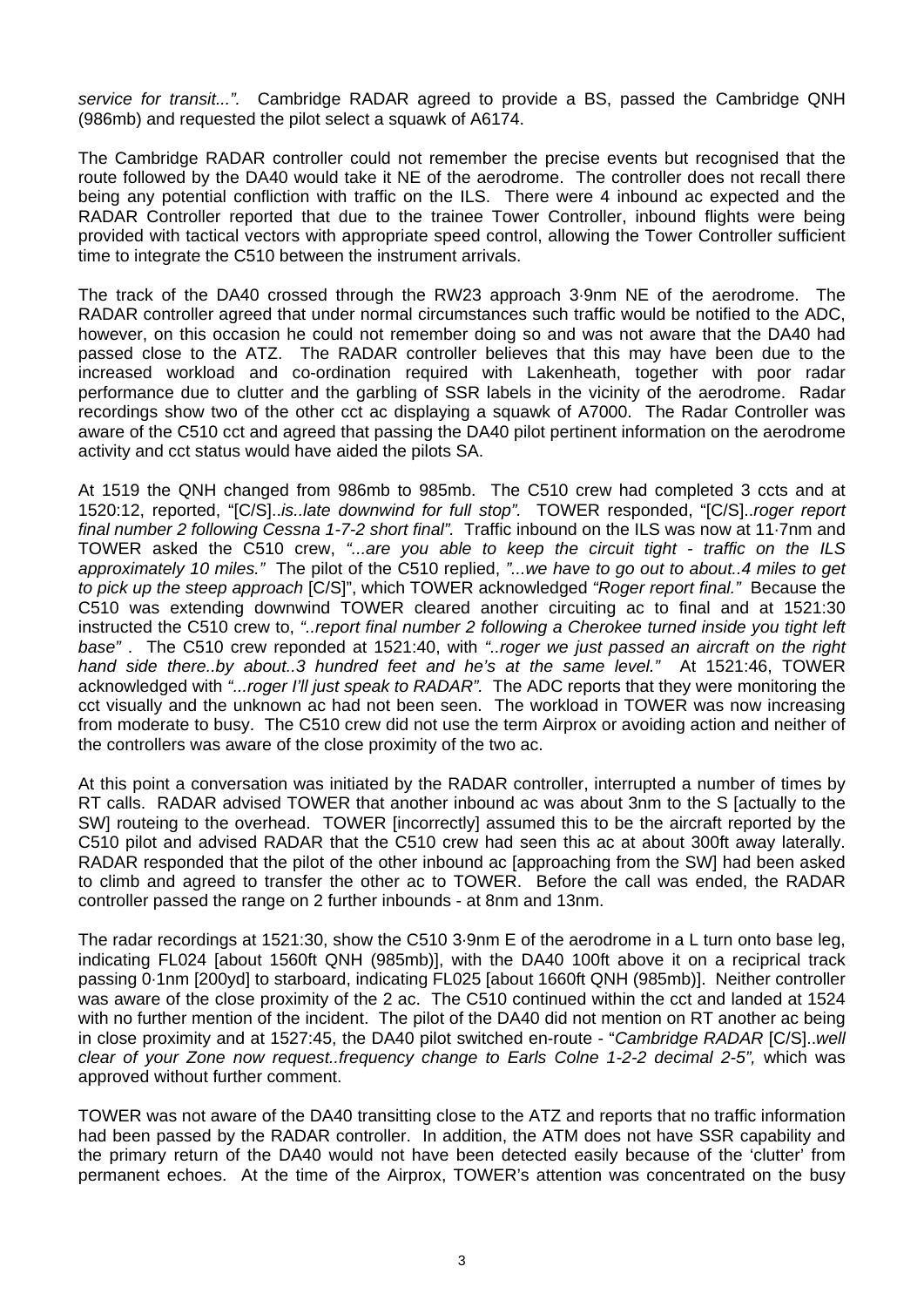visual cct. The Cambridge MATS Pt2 states that controllers must always be mindful that when operating as ADC the primary method of observation is visually from the VCR.

RADAR did not notice the C510 or DA40 in close proximity either before or after the Airprox and considered that clutter on the display, together with garbling of the SSR labels and additional workload may have prevented detection of the potential confliction.

MATS Pt1, Section 1, Chapter 11, Page 4, Para 3.1.1 states:

'A Basic Service is an ATS provided for the purpose of giving advice and information useful for the safe and efficient conduct of flights. This may include weather information, changes of serviceability of facilities, conditions at aerodromes, general airspace activity information, and any other information likely to affect safety. The avoidance of other traffic is solely the pilot's responsibility.'

MATS Pt1, Section 1, Chapter 11, Page 4, Para 3.5.1 states:

'Pilots should not expect any form of traffic information from a controller, as there is no such obligation placed on the controller under a Basic Service outside an Aerodrome Traffic Zone (ATZ), and the pilot remains responsible for collision avoidance at all times. However, on initial contact the controller may provide traffic information in general terms to assist with the pilot's situational awareness. This will not normally be updated by the controller unless the situation has changed markedly, or the pilot requests an update. A controller with access to surveillance derived information shall avoid the routine provision of traffic information on specific aircraft, and a pilot who considers that he requires such a regular flow of specific traffic information shall request a Traffic Service. However, if a controller considers that a definite risk of collision exists, **a warning may be issued** to the pilot.'

MATS Pt1, Section 3, Chapter 1, Page 3, Para 4.1.1 states:

Approach Control shall co-ordinate with Aerodrome Control:

Aircraft approaching to land, if necessary requesting clearance to land;

b) Arriving aircraft which are to be cleared to visual holding points;

c) Aircraft routeing through the traffic circuit.

TOWER was not aware of the DA40 passing through the final approach and was, therefore, not in a position to pass appropriate TI to the pilot of the C510. The ADC was monitoring a busy cct visually and would only have referred to the ATM occasionally in order to correlate an impending inbound and assess the distance from touchdown. The ATM was displaying a primary radar picture that was itself cluttered with permanent echoes that would have made it difficult to notice another moving primary contact. If SSR had been available on the ATM, then TOWER with the short-range display would have been alerted to the potential conflict. An upgrade to provide the ATM with SSR capability is scheduled before the end of 2010.

It is unfortunate that the RADAR Controller did not provide the DA40 pilot with pertinent information on the aerodrome cct activity, as this would have aided the pilot's SA considerably. The RADAR Controller cannot recollect the exact events but believes that clutter on the radar displays and garbling of the SSR labels around the aerodrome made it difficult to monitor the DA40. The additional co-ordination required with Lakenheath may have been distracting at a time when the DA40 was passing NE of the aerodrome. Inbounds were being advised about reduced TI due to poor radar performance. Radar recordings provided by Swanwick do not reflect the Cambridge primary radar picture on the day, although the SSR feed would be the same. It is difficult to assess the impact that these factors had on the RADAR controller's ability to monitor the progress of the DA40 as it passed through the final approach, close to the ATZ. It is considered probable that the human factors issues associated with radar performance, distraction and workload priority, resulted in the DA40, in receipt of a BS, passing close to the ATZ unobserved by the RADAR Controller.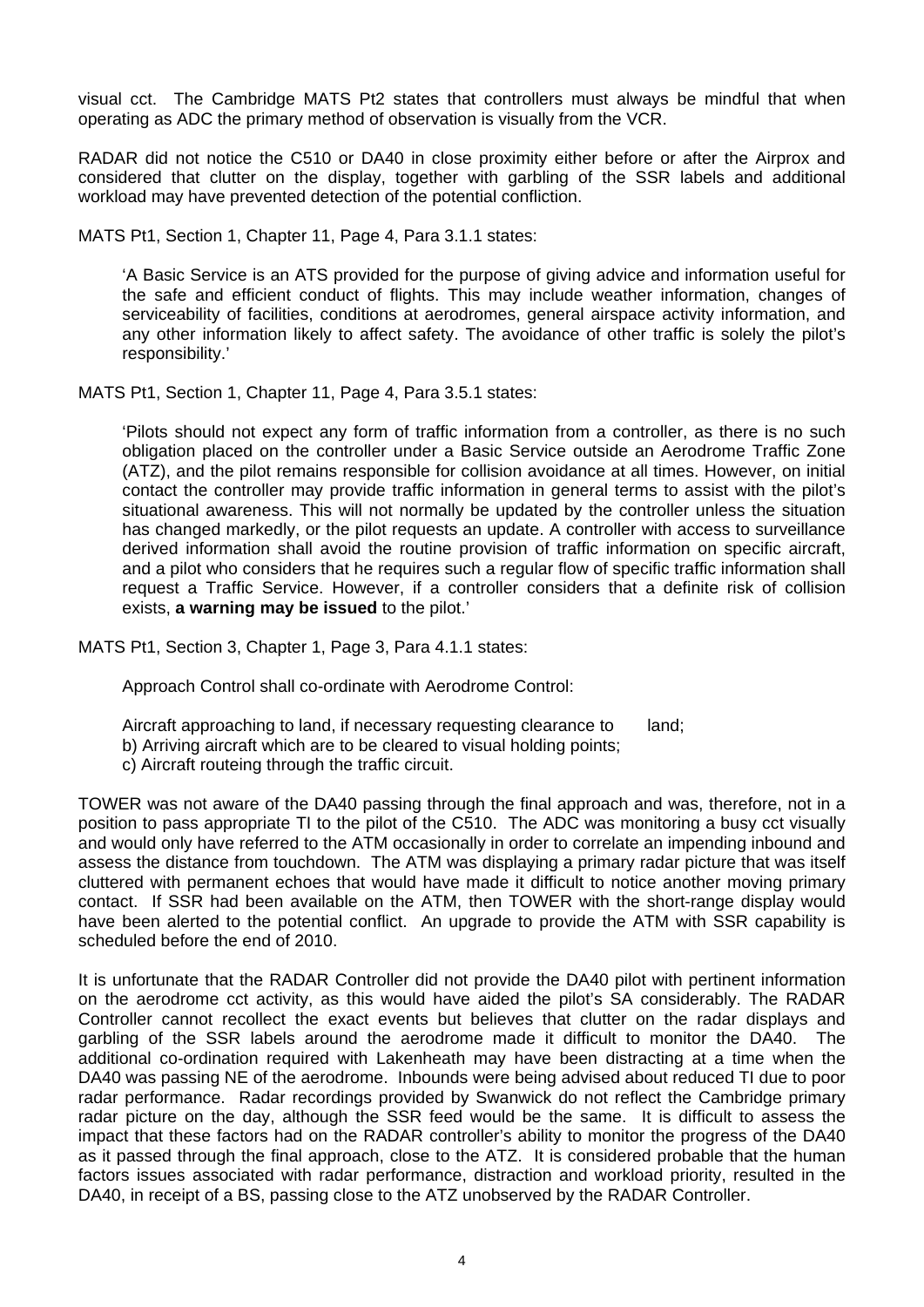The Radar controller was familiar with the general route to be flown by the DA40. Pilots flying in the vicinity of aerodromes are strongly encouraged to attempt to establish RT contact with the notified ATS provider. It would therefore, have been appropriate, on initial contact, for the controller to have provided TI, in general terms, to assist with the pilot's situational awareness regarding aerodrome activity. This was a missed opportunity on the part of the controller that could have provided an early warning to the pilot and thus influenced the routeing and flight profile of the DA40 pilot. Both flights were operating VFR in Class G airspace and were ultimately responsible for their own separation and collision avoidance.

## **PART B: SUMMARY OF THE BOARD'S DISCUSSIONS**

Information available included reports from the pilots of both ac, transcripts of the relevant RT frequencies, radar video recordings, reports from the air traffic controllers involved and reports from the appropriate ATC authority.

It was evident that the unusual cct pattern flown by the C510 to achieve the steep angle of approach had necessitated the ac flying well outside the conventional downwind cct area to pick-up the desired glide path. Thus well outside the normal sanctuary afforded to cct traffic by the ATZ, in unregulated airspace, the C510 crew had to rely on visual acquisition of transiting traffic in addition to any information on aerodrome traffic provided by TOWER. The ATSI report makes it clear that the ADC had not been appraised of the DA40's transit in the vicinity of the aerodrome by RADAR. Neither was the ADC aware of the potential conflict to the NE of the airport from the ATM. Consequently, the ADC was unable to provide any warning about the other ac before the C510 pilots spotted the DA40 themselves, passing an estimated 300ft to starboard during their base-leg turn. The C510 pilots were thus unaware of the DA40 until that point, so whatever separation that did exist was purely fortuitous. The Board agreed unanimously that this late sighting by the C510 pilots was part of the Cause.

The ATSI report highlighted that the DA40 had apparently passed close to the ATZ unobserved by the RADAR Controller. Aware that the DA40 pilot's intended routeing would take it close to the aerodrome, it should have been plain to RADAR that the DA40 would potentially conflict with the C510's extended ccts downwind that he was sequencing other IFR traffic around. Whilst RADAR might have been distracted by other higher priority tasks, and the reported radar clutter had possibly masked the conflict, if the opportunity had been available, it would have been appropriate for RADAR to co-ordinate the DA40's routeing through the extended visual traffic circuit with the ADC.

Under the provisions of a BS there was no obligation upon RADAR to pass radar-derived TI to the DA40 pilot about the C510 and Members were keen to emphasise that if such radar assistance was required then a TS should be requested. Here, however, RADAR's priorities might have been the other IFR inbounds and he might not have had the capacity to offer a TS to transit traffic. Nonetheless, a general warning about visual cct traffic extending 4nm downwind at 1600ft QNH would have been beneficial; it was unfortunate that RADAR did not pass such a warning as it might well have prevented this Airprox.

The Board was appraised of the DA40 pilot's subsequent comments that he did not consider that the weather conditions were such that a TS was warranted and that he expected to be able to fulfil his responsibilities to 'see and avoid' other ac in Class G airspace without radar assistance from ATC. A GA pilot Member noted that when passing close to an aerodrome it was always worthwhile looking into the cct area to try and see arriving or departing traffic. Indeed pilots in transit close to aerodromes are encouraged to call for an ATS and here the DA40 pilot did just that. Therefore, it was unfortunate that he did not receive any benefit from it and he flew by unaware of the close quarters situation with the C510. The Members agreed that the non-sighting by the DA40 pilot was the other part of the Cause.

Turning to Risk, it seemed that the C510's TIS had not alerted the pilots beforehand and, although they had spotted the other ac late, in the reporting pilot's view it had passed safely down their